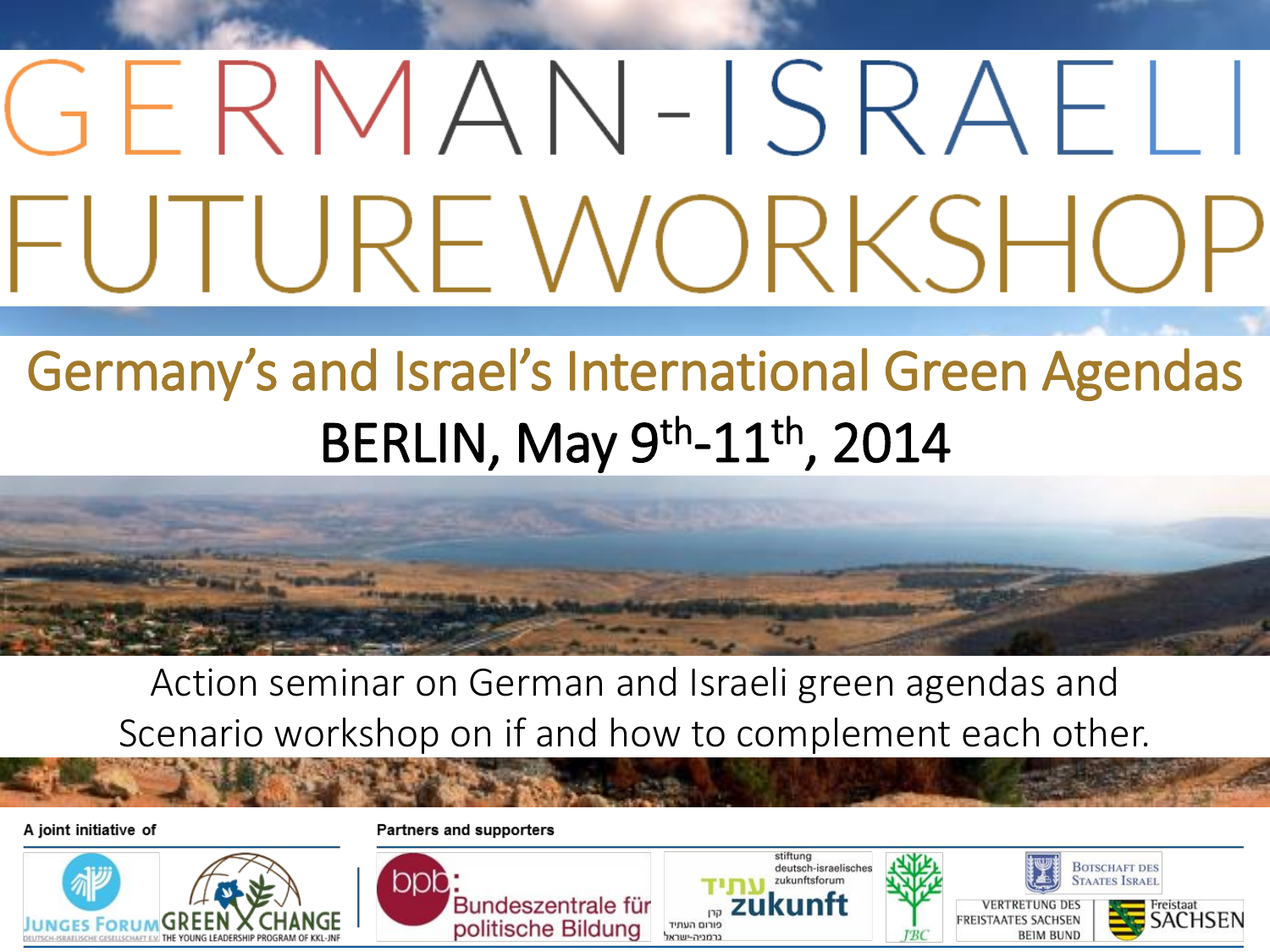### GERMAN-ISRAELI **FUTURE WORKSHOP**



Under the patronage of Sven-Christian Kindler Member of Parliament Vice-President German-Israeli Society

**BOTSCHAFT DES** 

**BEIM BUND** 

**AATES ISRAEL** 

### Germany's and Israel's International Green Agendas Berlin, May 9<sup>th</sup>-11<sup>th</sup>, 2014



Why international green politics?





What is international green politics?

How does implementation look like?

### Germany's and Israel's Green International Agendas!

- Fireside chat with
	- Prof. Uriel Safriel. Chair of the Committee of Science and Technology and Israeli Focal Point to the United Nations Convention to Combat Desertification (UNCCD)
	- Ronnie Cohen-Ginat. Israeli Focal Point to the U.N. Framework Convention on Climate Change (UNFCCC), Ministry of Environmental Protection
	- Walter Engelberg. Head of Sector Project Desertification at the German Society for International Cooperation (GIZ)
	- Facilitated by Eric Marx. Journalist

At the exclusive Permanent Representation of the Federal State Saxony

stiftung deutsch-israelisches

ukunftsforum

- Speakers from German and Israeli (public) institutions and practitioners from Federal Foreign Office, German and Israeli Ministries of Environment, Konrad-Adenauer-Foundation, Jewish National Fund (KKL-JNF), Free University of Berlin
- Scenario workshop on a pressing issue figuring out your best approach how to deal with it.

#### A joint initiative of



Partners and supporters

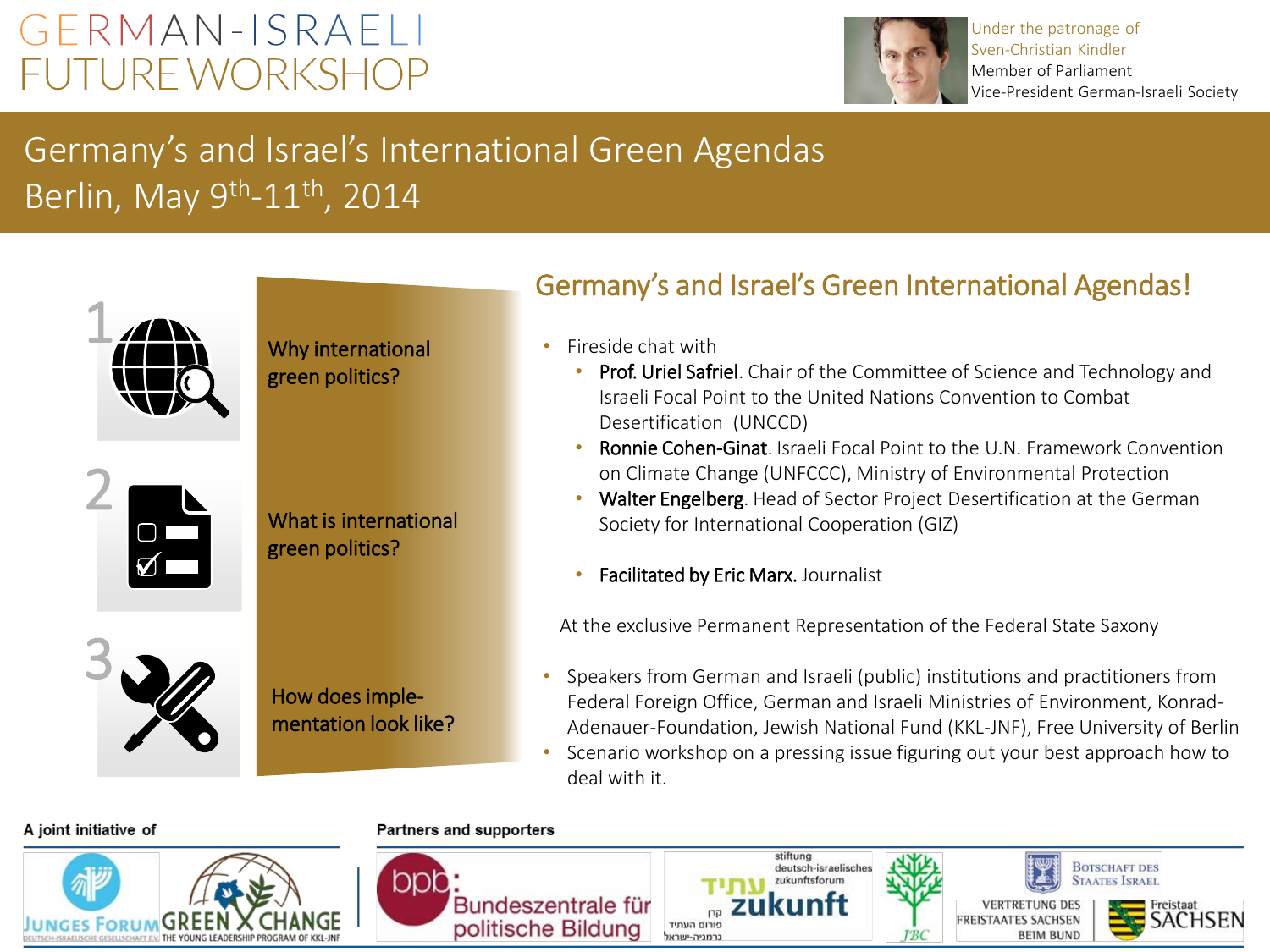# Friday, May 9<sup>th</sup>, 2014

Program

|   | Arrival                                                                                                                                                                                                                                                                                                                                                                                                                                                                                           | Until 17:00 |
|---|---------------------------------------------------------------------------------------------------------------------------------------------------------------------------------------------------------------------------------------------------------------------------------------------------------------------------------------------------------------------------------------------------------------------------------------------------------------------------------------------------|-------------|
|   | Welcome and get-to-know of participants                                                                                                                                                                                                                                                                                                                                                                                                                                                           | 17:30-18:00 |
| 3 | Fireside chat on                                                                                                                                                                                                                                                                                                                                                                                                                                                                                  | 18:00-19:30 |
|   | Green Agendas – Common Agendas? –<br>Germany's and Israel's endeavors in international green politics                                                                                                                                                                                                                                                                                                                                                                                             |             |
|   | Welcome addresses by<br>$\bullet$<br><b>Emmanuel Nahshon</b> , Minister Israeli Embassy<br>Reinhold Robbe, President of the German-Israeli Society<br><b>Dr. Schaul Chorev</b> , Principal Emissary of KKL-JNF in Germany<br>$\bullet$                                                                                                                                                                                                                                                            |             |
|   | <b>Professor Uriel Safriel.</b> Chair of the Committee of Science and Technology and Israeli<br>focal point to the United Nations Convention to Combat Desertification (UNCCD)<br><b>Ronnie Cohen-Ginat, Israeli Focal Point to the United Nations Framework Convention on</b><br>$\bullet$<br>Climate Change, Ministry of Environmental Protection<br><b>Walter Engelberg</b> , Head of Sector Project Desertification at the German Society for<br>$\bullet$<br>International Cooperation (GIZ) |             |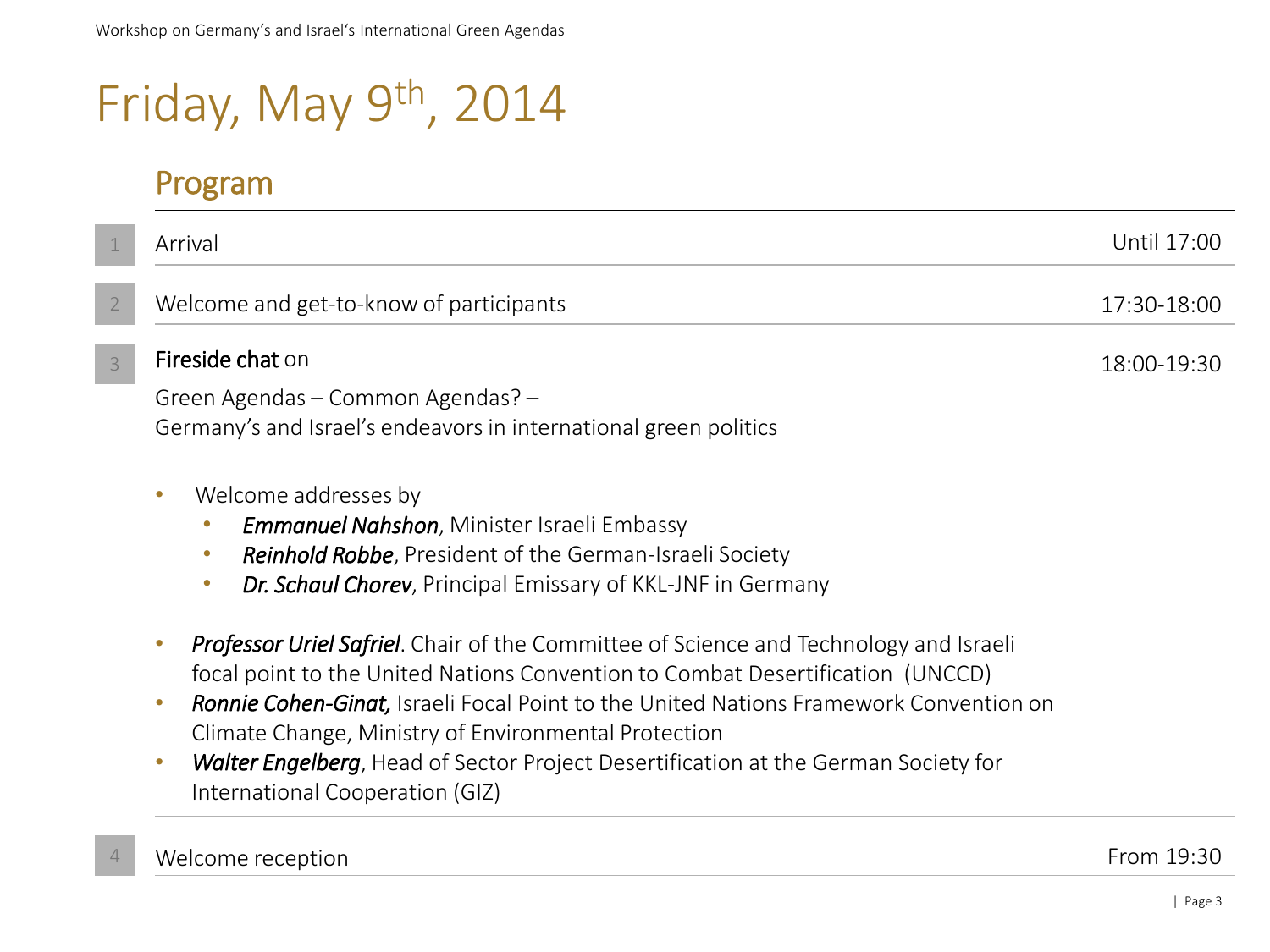# Saturday, May 10<sup>th</sup>, 2014

### Program

|              |                  | Introduction Seminar Day                                                                                                                                               | 09:00-17:00          |
|--------------|------------------|------------------------------------------------------------------------------------------------------------------------------------------------------------------------|----------------------|
|              | $2 \overline{ }$ | What are national dimensions/determinants of Germany's and Israel's environmental politics and<br>what are its implications for the international agenda? <sup>1</sup> | 09:30-12:00          |
|              |                  | 2.1<br>Dr. Nadine Mensel. Konrad-Adenauer-Foundation                                                                                                                   | 09:30-10:15          |
| Break        |                  | 2.2<br>Andrew Smith. International Climate Protection, Federal Ministry of the Environment                                                                             | 10:15-11:00          |
| Lunch        |                  | 2.3<br>Dr. Klaus Jacob. Research Director Environmental Policies, Free University of Berlin                                                                            | 11:10-12:00          |
|              | 3                | How is the political agenda translated to an international level? <sup>1</sup>                                                                                         | 13:00-14:30          |
|              |                  | 3.1<br>Ronnie Cohen-Ginat. Israeli Focal Point to the UNFCCC, Ministry of Environmental Protection                                                                     | 13:00-13:45          |
| <b>Break</b> |                  | 3.2<br>Jan-Axel Voss. International Climate and Environmental Policy, Foreign Office                                                                                   | 13:45-14:30          |
|              | $\overline{4}$   | How does implementation of the green agenda look like? <sup>1</sup>                                                                                                    | 15:00-16:30          |
|              |                  | 4.1<br>Katharina Rimpler. Initiative "Half-Time Vegetarians"                                                                                                           | 15:00-15:45          |
|              |                  | Dr. Schaul Chorev. Principal Emissary of the Jewish National Fund (KKL-JNF) in Germany                                                                                 | 15:45-16:30          |
|              | 5                | Wrapping-up the day/ Outlook Seminar Day 3                                                                                                                             | 16:30-17:00          |
| Dinner       |                  |                                                                                                                                                                        | $D \cap \cap \cap A$ |

<sup>1</sup>Spearheaded by impulse speeches of participants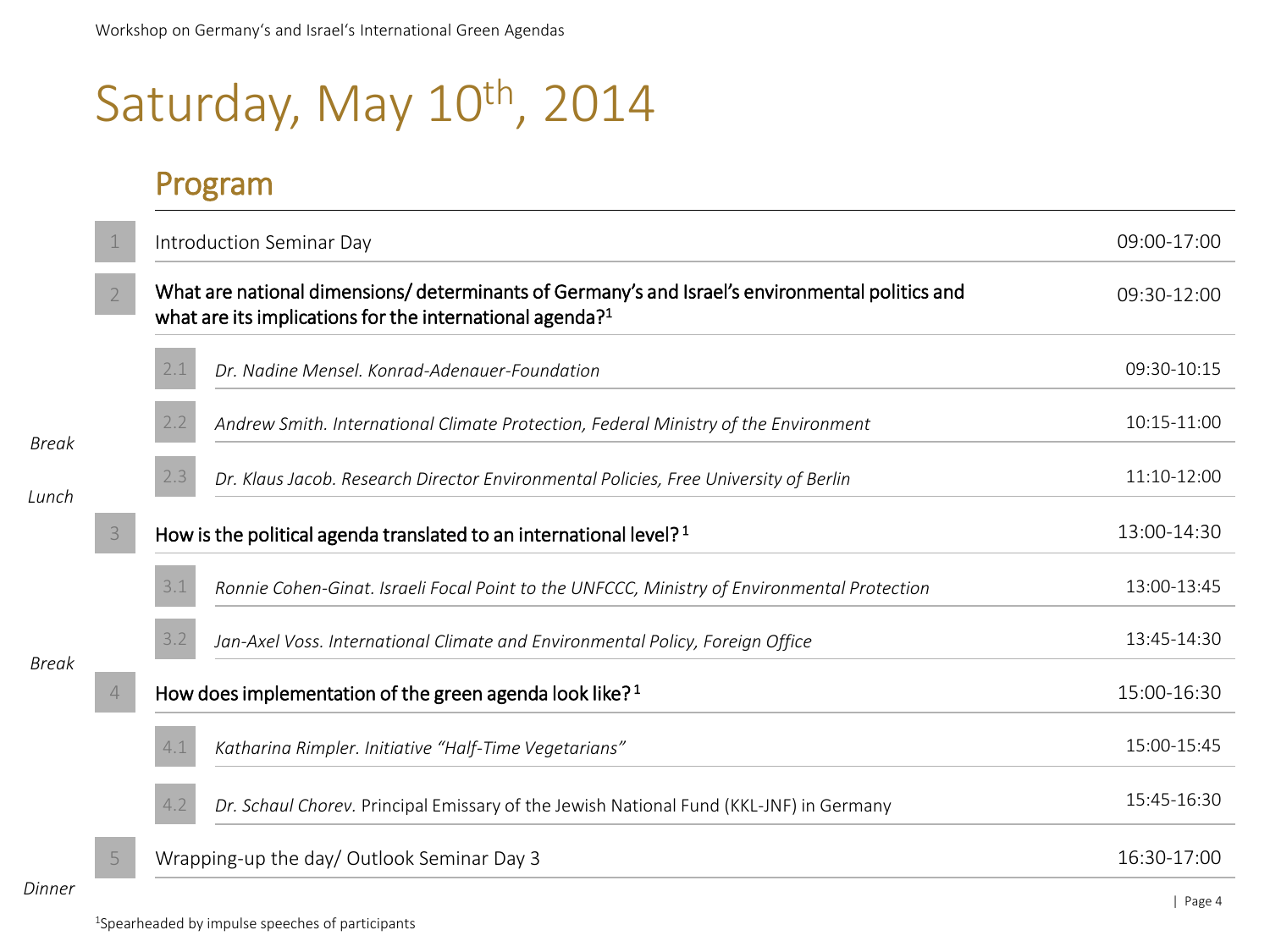# Sunday, May 11<sup>th</sup>, 2014

#### Program

|                | Introduction Seminar Day                             |             |  |
|----------------|------------------------------------------------------|-------------|--|
|                | Scenario workshop                                    | 09:30-11:30 |  |
|                | 2.1<br>Evaluate similarities and common traits       |             |  |
|                | 2.2<br>Compose policy paper to encourage cooperation |             |  |
|                | Develop ideas of future cooperation<br>2.3           |             |  |
| 3              | Presentation and outlook from scenario workshop      | 11:30-12:00 |  |
| $\overline{4}$ | Wrapping-up the seminar                              | From 12:00  |  |
|                | Departure                                            | From 13:00  |  |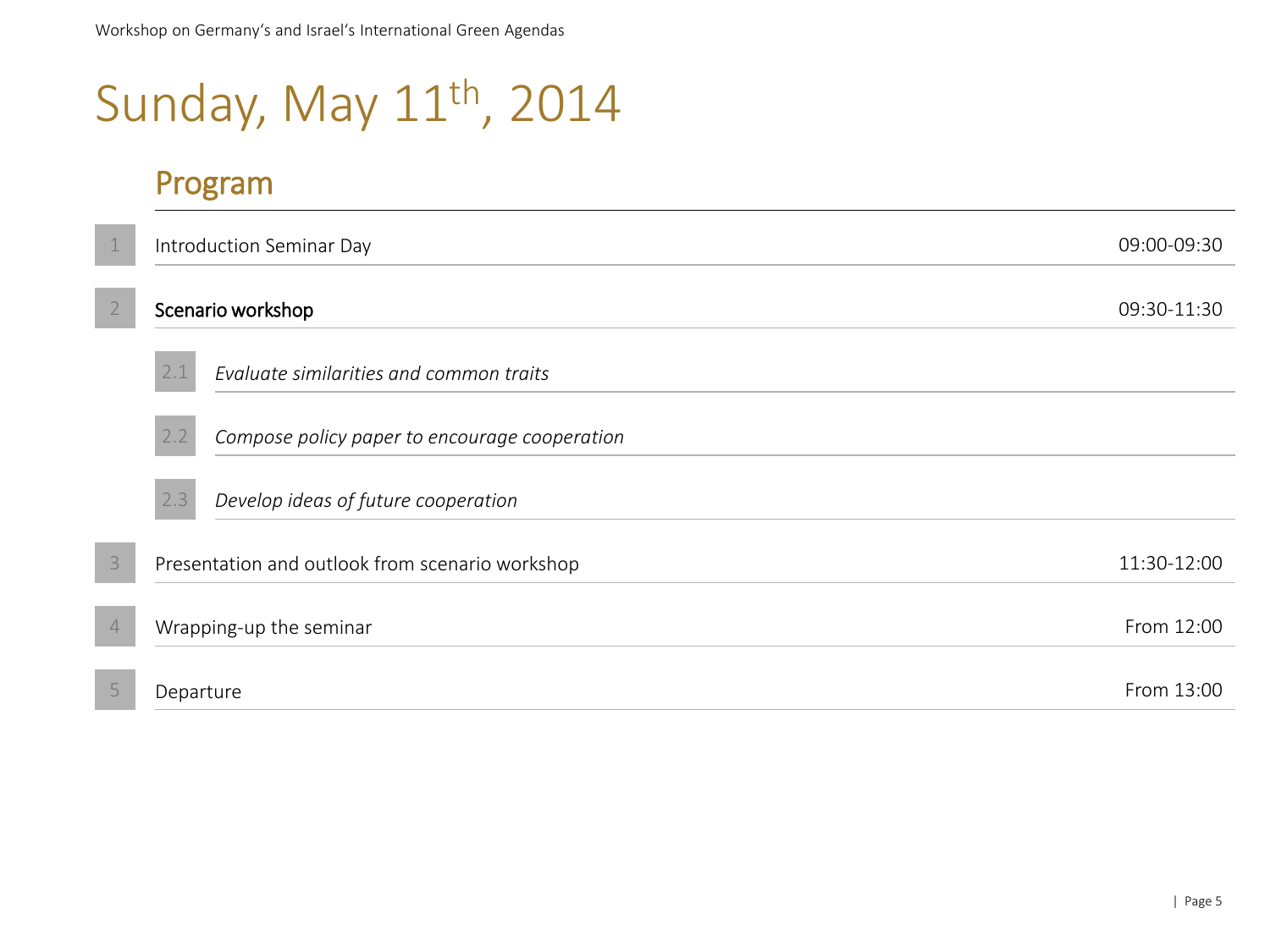## Background and aim of the workshop

#### We invite young people from Israel and Germany to try new paths

Hundreds of young people from Germany and Israel are engaged with the respective other country for a multitude of reasons. They live and work there and collect intensive experiences. We want to use this potential of ideas and vivid experiences to define the presence and future of German-Israeli relations for the young generation. The German-Israeli Future Workshop of the German-Israeli Society's Young Forum aims at picking up developments of bilateral relations and marking new possible courses. 1

In irregular workshops we invite young people from Israel and Germany to develop ideas and try new paths for the presence and future. In an annual seminar we aim at picking up notions of German-Israeli bilateral relations and thus showcase the diversity of those relations.

Experiences and practices of Germany and Israel shall be compared

This year's seminar of the German-Israeli Future Workshop is organized in cooperation with greenXchange on Israel's and Germany's International Green Agendas. Experiences and practices of both countries shall be compared, especially with a view on international politics. Further aim is to exchange best practice ideas, respectively generate bilateral learning effects. Next to the reflection of global and national necessities for becoming active, programs and projects to meet respective challenges, i.e. regarding climate change, are going to be addressed. 2

Seminar content is going to be presented by external speakers and participants. Part of the seminar makes a scenario workshop which enables a deepened and interactive discussion. A detailed documentation is going to result from the workshop describing content and conclusions drawn. The documentation is going to be published on the internet pages/ in print publications of the cooperation partners.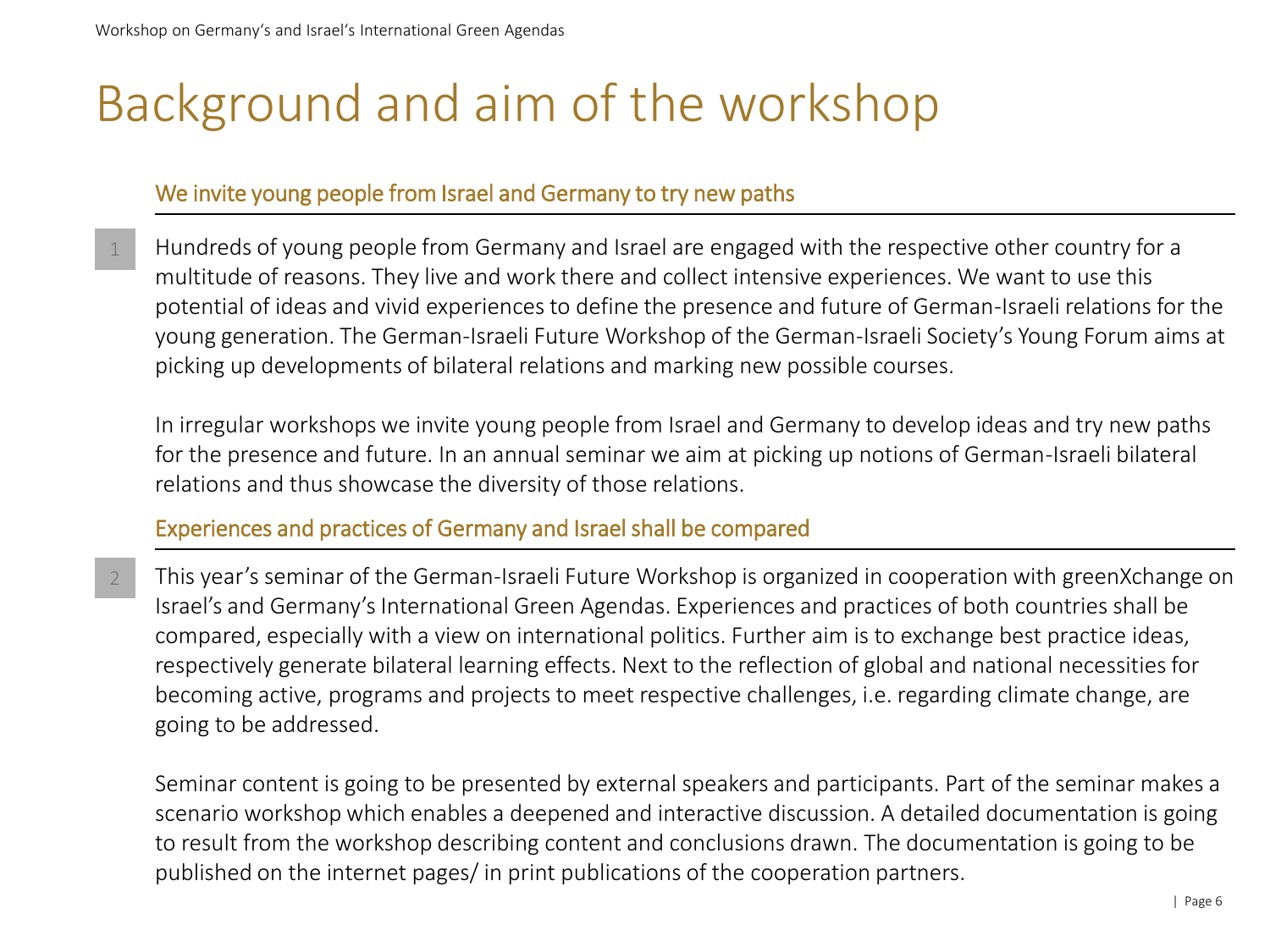1

2

3

## Questions to be addressed

#### What are national dimensions/ determinants of German and Israeli environmental politics and what are its implications for the international agenda?

- What are national and international driving/ motivational factors?
- How does society influence the green agenda?
- What role does the phenomenon climate change play?
- How do other countries' policies influence formulation of national goals?
- How are economic aspects taken into account?

#### How is the political agenda translated on the international level?

- How do determinants of international agendas influence green international politics?
- What role does the green agenda play compared to other policies?
- How are non-state actors involved in respective political activities?
- How can global/ inter-governmental cooperation support enforcement?
- Why can national politics conflict with translation of international politics?

#### How does implementation of the green agenda look like?

- Which projects proved especially effective/ best-practices?
- What are current and future implementation projects?
- How is the private sector/ society involved into implementation?
- How are addressees selected?
- How can sustainable implementation for addressees be ensured?
- How is knowledge transfer guaranteed?